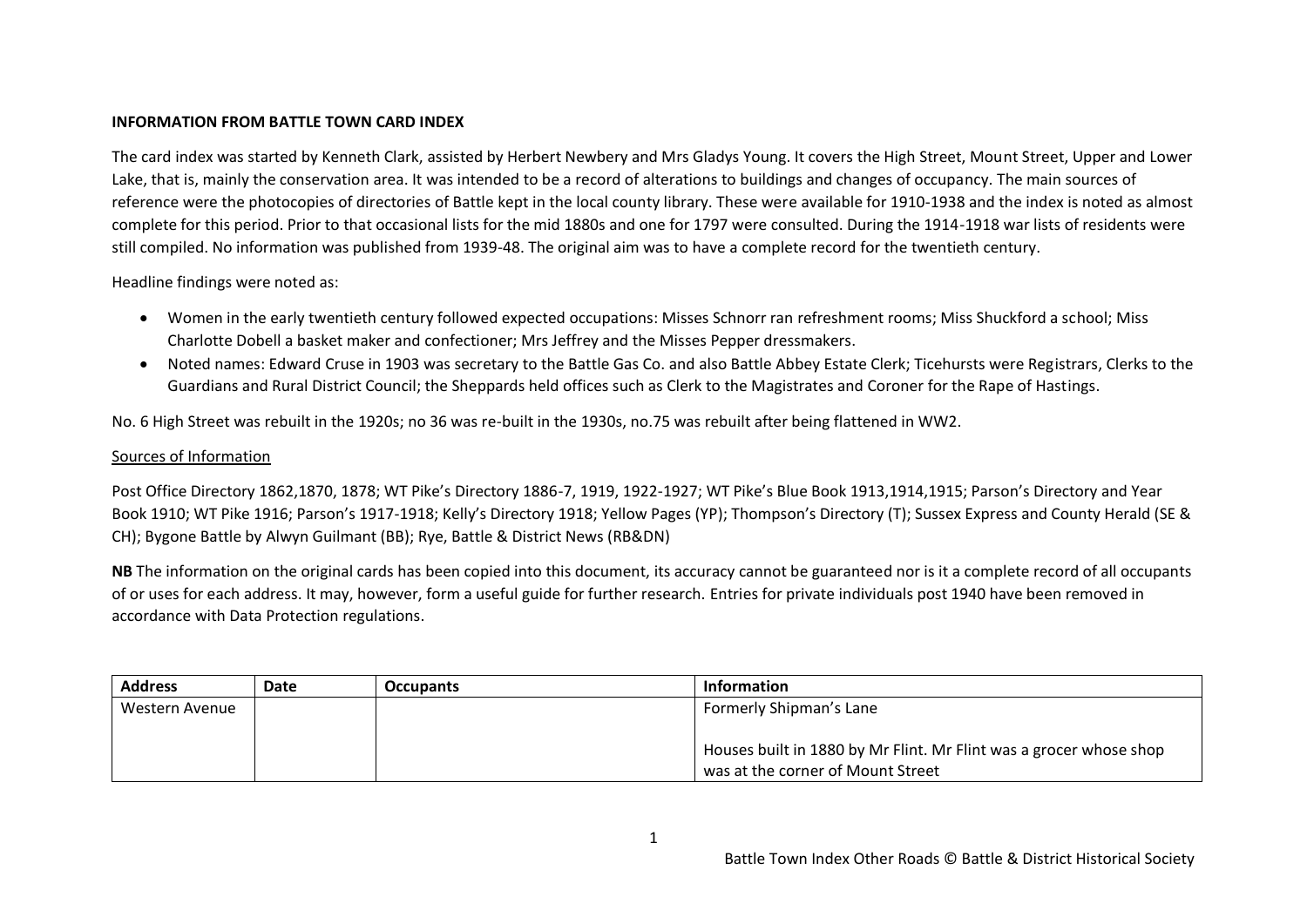| <b>Address</b>        | <b>Date</b> | <b>Occupants</b>                             | <b>Information</b>                                                      |
|-----------------------|-------------|----------------------------------------------|-------------------------------------------------------------------------|
| <b>Ivy House</b>      | 1921-1923   | Major P M Edgar Vet Surgeon                  |                                                                         |
| Caldbec Hill          |             |                                              |                                                                         |
| Caldbec Hill          | 1935        | C E Thomas, Builder & Decorator.             | Workshops at 32 Mount Street                                            |
| The Briars,           |             |                                              |                                                                         |
| <b>Caldbec Hill</b>   | 1914        | John Thomas, Builder                         |                                                                         |
| Wingrove House,       | 1903        | Henry Frederick Flint, Builder & Carpenter   |                                                                         |
| Caldbec hill          | 1913        | E A Flint                                    |                                                                         |
| Black Mill,           |             |                                              | Burnt Down in 1872. Stood on the site of "Whitehays".                   |
| Caldbec Hill          |             |                                              |                                                                         |
| London Road           |             |                                              | The new road, still so called, from the Police Station to John's Cross, |
|                       |             |                                              | was made in 1835 as a result of a petition of the people of Battle who  |
|                       |             |                                              | feared the new road being made from Baldslow to the Royal Oak           |
|                       |             |                                              | would divert the stagecoach to London. BDHS Trans 51/53                 |
| London Road,          |             |                                              | Oak planted in 1863 to commemorate the marriage of the Prince of        |
| Triangle              |             |                                              | Wales, afterwards Edward VII.                                           |
| <b>Battle Library</b> |             |                                              | First mention of a lending library at Battle in 1792. Bygone Battle     |
|                       |             |                                              | Chronological Table.                                                    |
| Watch Oak             | 1903        | Mrs Caroline Matthews, Hawker                |                                                                         |
| 2 Wellington          | 1923        | Walter Heron, Tuner and Repairer of          |                                                                         |
| Gardens               |             | pianofortes                                  |                                                                         |
| 10 Wellington         | 1923        | R A Lusty, Registrar of Marriages for Battle |                                                                         |
| Gardens               |             | <b>District</b>                              |                                                                         |
| 32 Wellington         | 1934        | F H Avann, Plumber. Later moved to           |                                                                         |
| Gardens               |             | Ridgeway Hastings Road (?1937)               |                                                                         |
| North Trade Road      |             |                                              | In 1821 the North Trade Road was made from the Police Station to the    |
|                       |             |                                              | Vine Cottage to replace the old road which still runs behind            |
|                       |             |                                              | Wellington Gardens (Chain Lane). The old road used to continue past     |
|                       |             |                                              | the Watch Oak to Caldbec Hill, where it joined the road to              |
|                       |             |                                              | Whatlington. BDHS Trans 51/53                                           |
|                       |             |                                              |                                                                         |
|                       |             |                                              | See Also W C Allwork "Battle in the Last 70 Years" talk to Hist Soc Jan |
|                       |             |                                              | 1952. 3rd para.                                                         |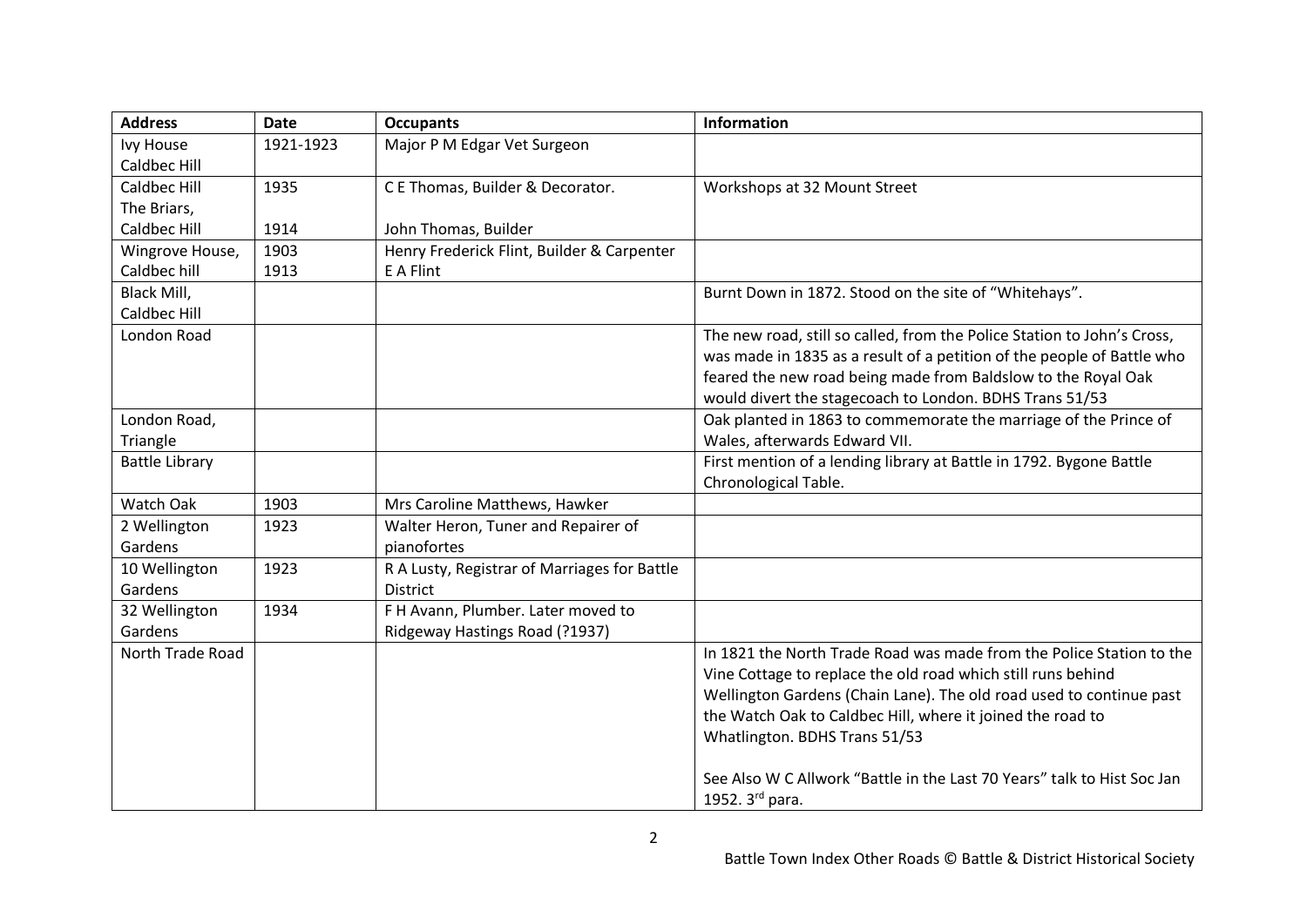| <b>Address</b>       | <b>Date</b> | <b>Occupants</b>                      | Information                    |
|----------------------|-------------|---------------------------------------|--------------------------------|
| <b>County Police</b> | 1903        | Superintendent Edward Plumb, plus one |                                |
| Court & Station,     |             | Sargent and 17 Constables.            |                                |
| North Trade Road     | 1913-1919   | Supt. James Dalmon                    |                                |
|                      | 1913-1922   | Sergt. David Gander                   |                                |
|                      | 1913-1915   | PC Albert West                        |                                |
|                      | 1916        | PC C Hutchison                        |                                |
|                      | 1917-1922   | PC Harry Bateman                      |                                |
|                      | 1918-1919   | PC John Osborne                       |                                |
|                      | 1921-1923   | Supt. H Braine                        |                                |
|                      | 1923        | Sgt J Mayne                           |                                |
|                      | 1923        | PC James Pierce                       |                                |
| "Wellington          | 1923        | A Holland Grocer & Fruiterer          |                                |
| Stores"              | ?           | Austin & Co Fruiterers, Grocers &     |                                |
| North Trade Road     |             | Provisions                            |                                |
|                      | ?           | V G Foodstores                        |                                |
|                      | 198?        | Wine Store                            |                                |
| North Trade Road     |             | Martin & Hecks Motor Engineers        |                                |
| Almonry Farm         | 1903        | <b>Ben Christmas</b>                  |                                |
| North Trade Road     |             |                                       |                                |
| Claverham            | 195?        |                                       |                                |
| Community            |             |                                       |                                |
| College              |             |                                       |                                |
| North Trade Road     |             |                                       |                                |
| Netherfield Road     | 1903        | Edward Carter, Umbrella Repairer      |                                |
| 1 Chapel Cottages    | 1913        | A Beney                               | <b>Behind Methodist Chapel</b> |
|                      | 1915        | <b>Walter Robins</b>                  |                                |
|                      | 1916        | <b>Charles Stubberfield</b>           |                                |
|                      | 1917-1931   | <b>Charles Apps</b>                   |                                |
|                      | 1932        | Mrs Oliver                            |                                |
| 2 Capel Cottages     | 1913-1916   | W White                               |                                |
|                      | 1917        | -Jones                                |                                |
|                      | 1918-1931   | E Bodle                               |                                |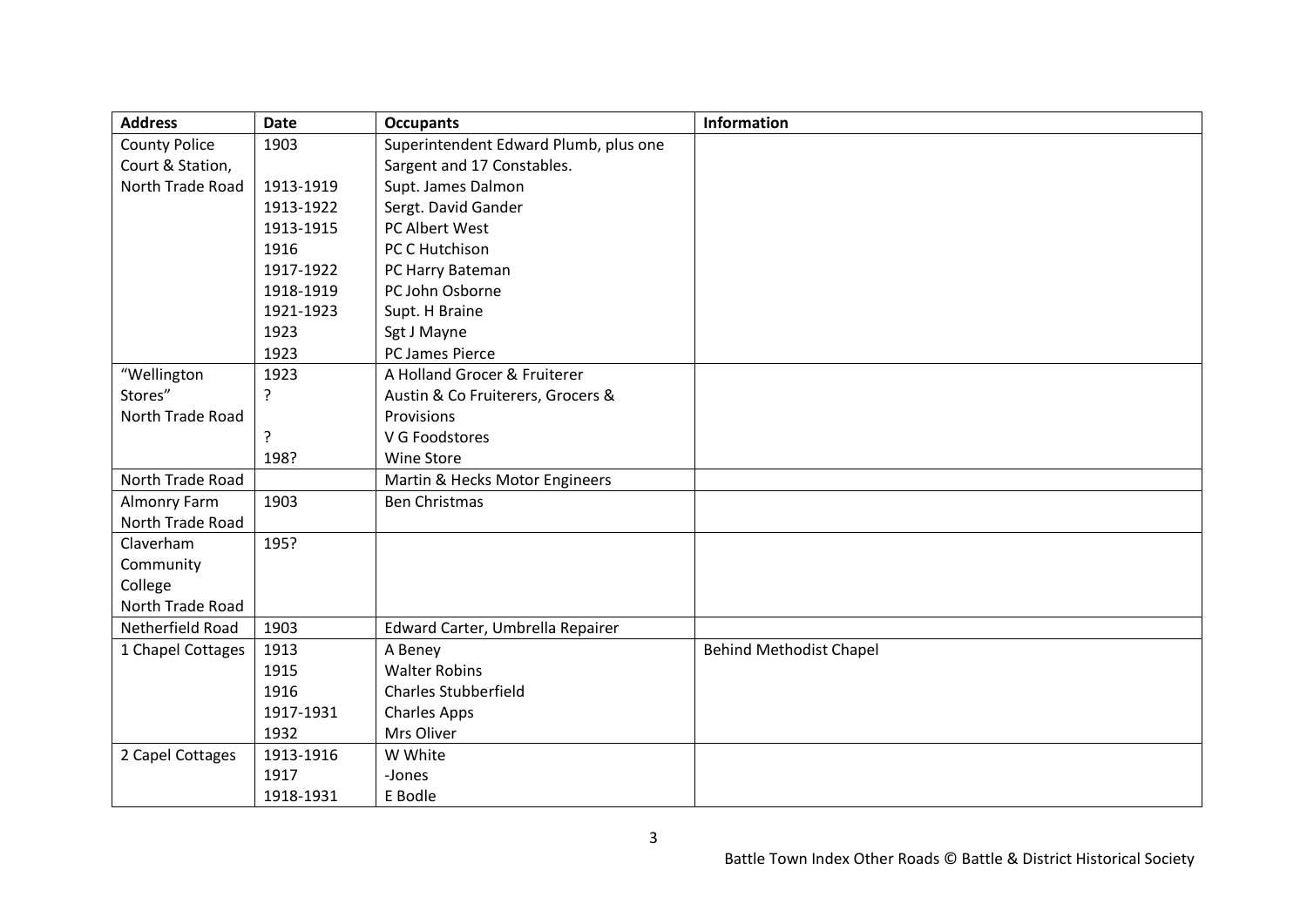| <b>Address</b>    | <b>Date</b> | <b>Occupants</b>                   | <b>Information</b>                             |
|-------------------|-------------|------------------------------------|------------------------------------------------|
|                   | 1932        | Mrs Pound                          |                                                |
| 3 Chapel Cottages | 1913-1932   | E Pocock                           |                                                |
| 4 Chapel Cottages | 1913-1929   | H C Wrenn                          |                                                |
|                   | 1930-1932   | Reginald Skelton                   |                                                |
| 5 Chapel Cottages | 1913-1918   | George C Vine                      |                                                |
|                   | 1920-1926   | Mrs White                          |                                                |
|                   | 1926-1927   | Mrs Vine                           |                                                |
|                   | 1930-1932   | H Spray                            |                                                |
| 6 Chapel Cottages | 1913-1914   | E Taylor                           |                                                |
|                   | 1915        | A E Beaney (Previously No. 1)      |                                                |
|                   | 1916-1917   | E Bodle (Moved to No 2 in 1918)    |                                                |
|                   | 1918-1919   | Mrs White (see no 5 for 1920-1926) |                                                |
|                   | 1920-1929   | C Chacksfield                      |                                                |
|                   | 1930-1932   | S Adams                            |                                                |
| 7 Chapel Cottages | 1913        | Arthur Garston (Police Constable)  |                                                |
|                   | 1914-1919   | C Chacksfield                      |                                                |
|                   | 1920-1929   | Caleb Skelton                      |                                                |
|                   | 1930-1931   | C Chacksfield                      |                                                |
|                   | 1932        | S J Adams                          |                                                |
| 8 Chapel Cottages | 1913-1919   | Caleb Skelton                      |                                                |
|                   | 1920-1925   | <b>George William Biggs</b>        |                                                |
|                   | 1926-1929   | S Adams                            |                                                |
|                   | 1930-1932   | Eric Skelton                       |                                                |
| 9 Chapel Cottages | 1913-1914   | J Sinden                           |                                                |
|                   | 1916        | William Holden                     |                                                |
|                   | 1917-1919   | <b>George William Biggs</b>        |                                                |
|                   | 1926-1932   | Mrs White                          |                                                |
| Marley Lane       | 1913        | Girls & Infants Miss F Saxby       | 1914 - Miss Saxby listed as Headmistress       |
| Battle & Langton  |             | Boys Mr A L Kemp, Headmaster       |                                                |
| School            | 1920-1923   | Mr & Mrs Thomas, Master & Mistress | Photo No. 164 Bygone Battle                    |
|                   |             |                                    | National & Langton School 1845 - Bygone Battle |
|                   |             |                                    | Built in the 1840s at a cost of £800.          |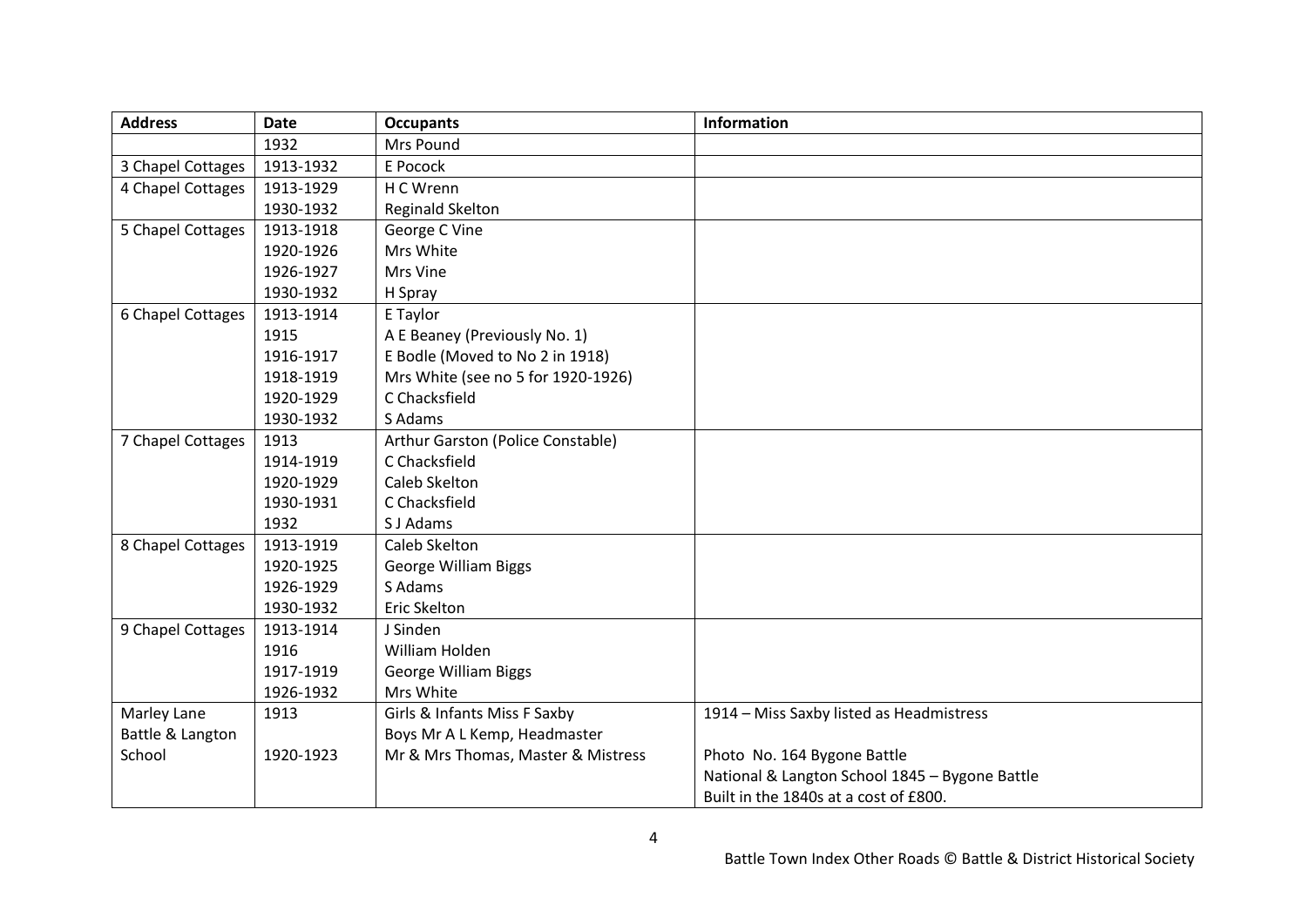| <b>Address</b>             | <b>Date</b> | <b>Occupants</b>                     | <b>Information</b>                                                     |
|----------------------------|-------------|--------------------------------------|------------------------------------------------------------------------|
|                            |             |                                      | Mrs Elizabeth Langton of Langton House left £1500 to endow a charity   |
|                            |             |                                      | school. BDHS No. 6                                                     |
| Cemetery                   |             |                                      | Cemetery opened about 1862                                             |
| ? Marley Lane              | 1903        | Thomas Cooper, Hoop Merchant         |                                                                        |
| Marley Lane                | 1913-1923   | Battle Fruit Farm W Dannreuther      |                                                                        |
| <b>Battle Hill</b>         |             |                                      | George Worge built Starrs Green House in about 1735, called Rose       |
|                            |             |                                      | Green by 1835. The area was called Rose Green in 1857, but Starrs      |
|                            |             |                                      | Green again in 1870 (BDHS Tr 52/53)                                    |
|                            |             |                                      | Battle Hill was probably called Spital Hill formerly because the       |
|                            |             |                                      | Parklands of Glengorse School at the top of it were called in 1858 The |
|                            |             |                                      | Workhouse or Spital Lands. (BDHS Tr 52/53)                             |
| 2a Battle Hill             | 1918-1923   | Mr & Mrs Webb                        |                                                                        |
| 3 Battle Hill              | 1914-1919   | Mrs Webb Dressmaker. William Webb    |                                                                        |
|                            |             |                                      |                                                                        |
| "Ivy Cottage"              | 1935        | D C Hale Ladies & Gentleman's Tailor | Next to the Railway (Senlac) Hotel                                     |
| <b>Battle Hill</b>         |             |                                      |                                                                        |
| St Mary's Dairy            | 1914-1918   | George K Hannay                      | First Left after Railway Bridge heading towards Hastings               |
| Farm                       | 1919-1923   | P Chinery                            | Semi Detached                                                          |
|                            |             | Jack Bishop (North End)              |                                                                        |
|                            | $-1980s$    | Mrs (?) Burckman (?) Sign Painter    |                                                                        |
|                            |             |                                      |                                                                        |
| <b>Battle Hill Service</b> | 1970s       | K Turnbull (Esso)                    |                                                                        |
| Station                    | ? 1986      | Goldsmith & Allcorn Ltd              |                                                                        |
| Senlac Service             |             | <b>National Benzole</b>              | At Copse Hall Cottage                                                  |
| Station                    |             |                                      |                                                                        |
| Tanyard                    | 1913-1923   | Mr G A Bacon                         | Where Tesco Service Station is now (2021)                              |
| 5 Harold Terrace           | 1918-1919   | T A Scarlett Ladies & Gents Tailor   |                                                                        |
| 5 St Mary's                | $-1914$     | Mrs Reed Laundress                   |                                                                        |
| Terrace                    | 1915-1923   | Mrs Highwood Laundress               |                                                                        |
| 8 St Mary's                | 1903        | Mrs Mary Fleet Shop Keeper           |                                                                        |
| Terrace                    |             |                                      |                                                                        |